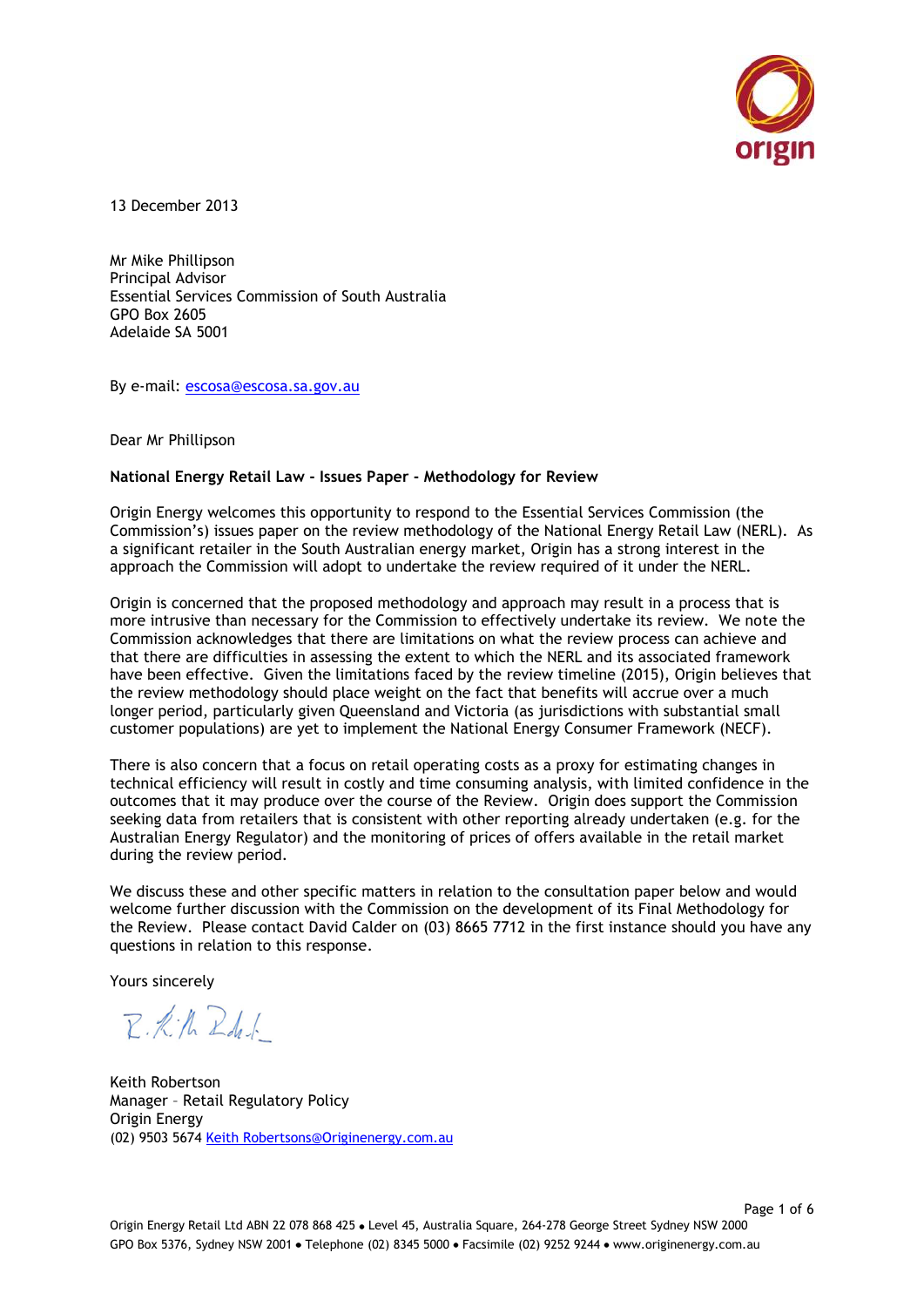# **Chapter 2- Coverage**

Section 2.1- Customer protection

#### **Question 1**

Are the following proposed metrics supported to form the basis of a quantitative assessment of customer protections under NECF?

- Telephone and written performance;
- Complaints (including complaints to the Energy & Water Ombudsman);
- Hardship program customers;
- Concession recipients;
- Disconnections;
- Reconnections;
- Instalment plans; and
- Security deposits

Origin supports the alignment of the metrics the Commission sets out on page 8 of the issues paper, to the extent they match data already collected by the Australian Energy Regulator (AER). We would not support the creation of new metrics to support the review as this will result in additional reporting costs. This data is provided to the AER on a timeframe similar to that proposed by Commission. Origin would recommend to the extent possible that Commission gather these metrics from the AER directly or allow retailers to copy the Commission when such data is submitted to the AER.

The Commission states on page 7 of the issues paper that one potentially negative outcome of a nationally consistent consumer protection framework "…could be a loss of innovation to deal with specific South Australian issues". $^1$  Origin believes that the efficiencies achieved through a harmonised national regulatory framework would far outweigh any minor tailoring that national consistency may prevent. Origin does not believe the Commission intends to suggest this, but we consider the purpose of the Review is not to revisit the policy decision to implement a harmonised national regulatory framework for energy retailing.

### **Question 2**

Are there any other considerations the Commission should have regard to in making an assessment on whether the implementation of the NERL has adversely affected customer protection?

Origin notes the Commission acknowledges that not all jurisdictions have implemented NECF and may yet to have done so, even some way into the contemplated Review for South Australia. As such, we encourage the Commission to recognise incomplete nature of reform to the extent that NECF is not full implemented over the course of the review.

l 1 ESCOSA (2013), *NERL Review – Methodology for Review - Issues Paper*, page 7.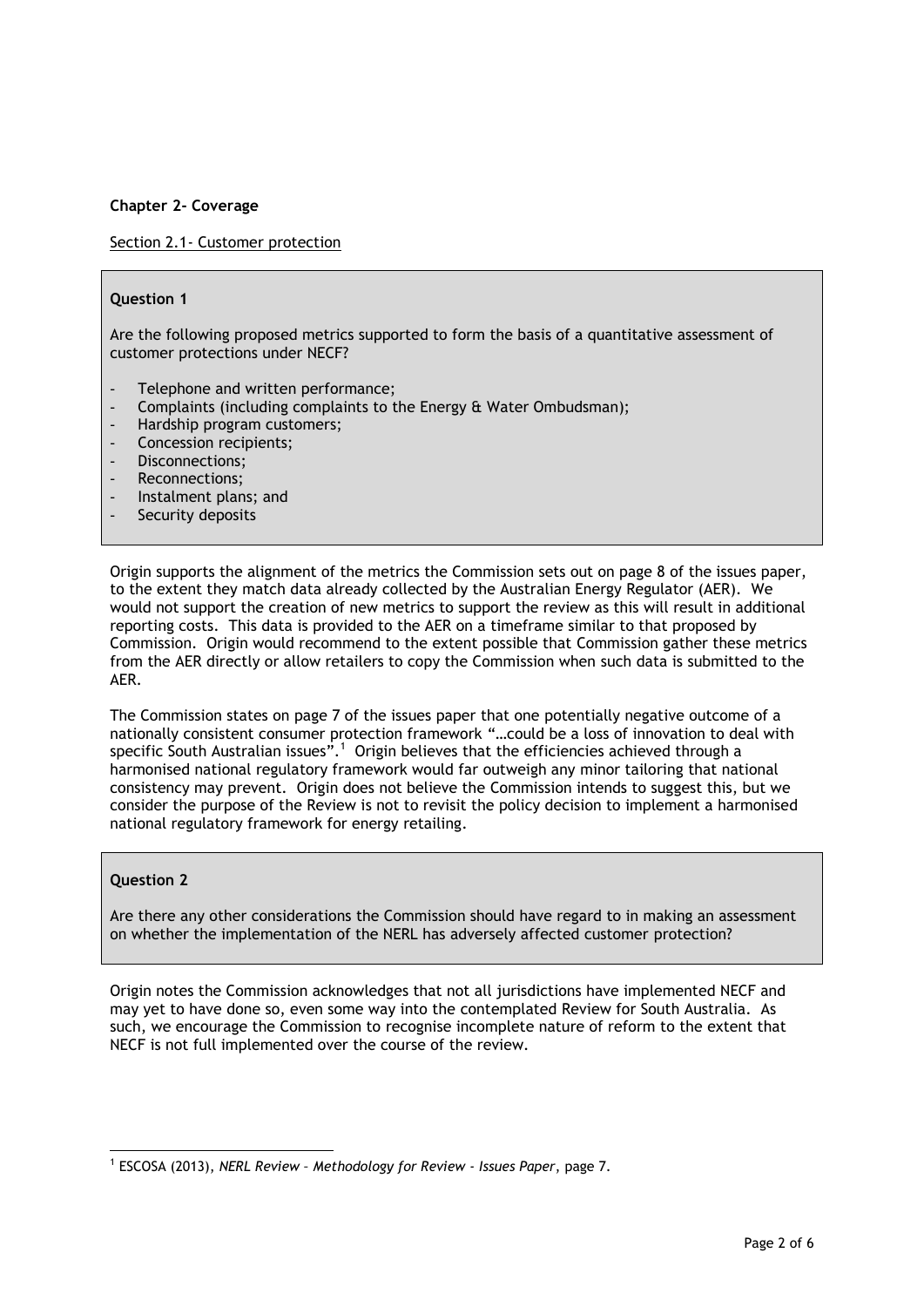### Section 2.2- Increased efficiencies

The economic underpinnings of the Commission"s approach to defining efficiency are sound in Origin"s view; however we would caution the Commission to avoid the risk of abstracting actual market outcomes through the rigid application of a theoretical framework.

# *2.2.1 Technical efficiencies*

Given that NECF has not been implemented in two relatively large jurisdictions (Queensland and Victoria), evidence supporting technical efficiency associated with nationally consistent regulation will be incomplete in the near term. Two of the jurisdictions that have implemented NECF feature restricted retail market competition (Tasmania), or are relatively small in size (the Australian Capital Territory). As such, in our view data available in the near term may not provide an accurate assessment of the effectiveness of NECF to date.

Furthermore, New South Wales has only recently implemented the NECF, and retailers have had to invest in systems to prepare for NECF introduction under the expectation that most jurisdictions would implement, with few changes, the package in quick succession. This has not happened and as a result, retailers have made investments in systems to be NECF-ready, but are required to maintain processes and procedures that support both variations to NECF and the consumer protection framework that remains in force in Queensland and Victoria.

# *2.2.2 Allocative efficiency*

There is some concern that any review of the competitiveness of the South Australian energy retail market will duplicate work already undertaken by regulator elsewhere. Origin would not support a separate stand-alone analysis if relevant data can be obtained from existing reports (from the Australian Energy Market Commission [AEMC] for example).

### *2.2.3 Dynamic efficiency*

Retail market innovation (that leads to dynamic efficiency gains) is not just a function of the NECF. There are existing barriers to innovation (for example exit fees on small customer metering installations) that are unrelated to the NECF and typically manifest in demand response markets. The NERL itself in this example is not holding back innovation or increased competition.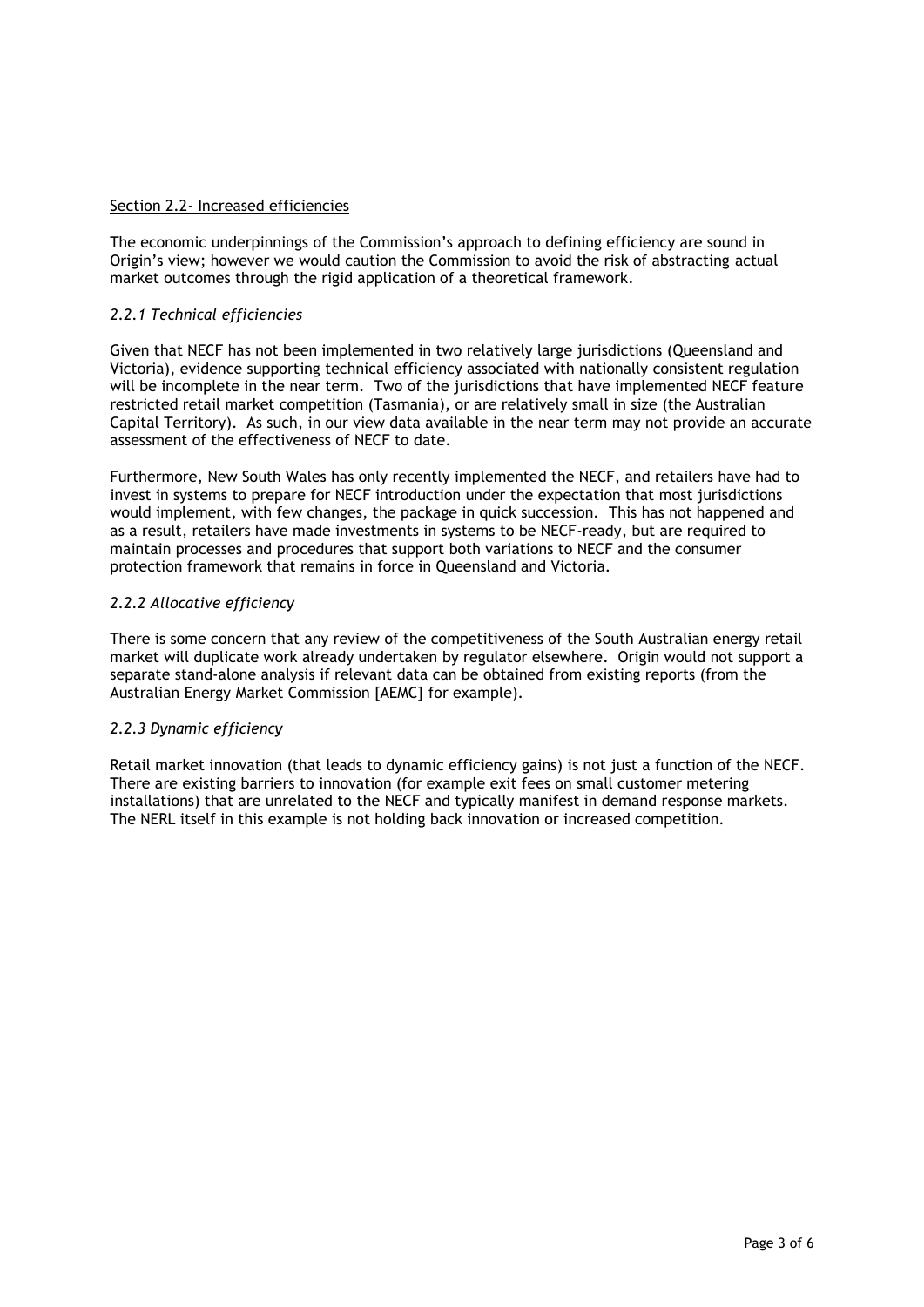# **Question 3**

Should the Commission adopt a broad economic interpretation of the term "efficiency"?

# **Question 4**

Should the Commission consider the extent to which the South Australian energy retail market is effectively competitive as part of the NERL Review?

#### **Question 5**

If so, is the Commission"s proposed approach to undertaking an assessment of the level of effective competition in the South Australian energy retail market sufficiently comprehensive?

#### **Question 6**

Are there any other considerations the Commission should have regard to in making an assessment on the extent and nature of efficiencies resulting from the implementation of the NERL?

### Question 3

 $\overline{a}$ 

As discussed above, while the need for the Commission to define efficiencies may be necessary in the context of the review, a theoretical interpretation of productive, allocative and dynamic efficiency to actual market data will require some interpretation and recognition of outcomes in the market itself.

With respect to the Commission deriving an estimate of retail operating costs, Origin notes that the AEMC has recently commented on the risks associated with deriving estimates of such costs and retailer margins:

…we note it is very difficult to accurately measure profit margins or define what an appropriate margin may be. Businesses have different cost structures and strategies and so may require different rates of return for their investments.

Further, profit margins are not a stable indicator. As costs and risks vary over time, so too will profit margins. Consequently, while they provide an indicator of competition and may be considered in the AEMC's annual competition reviews, they are not in themselves determinative.

The estimation of wholesale costs presents challenges in the context of the review. Origin notes that regulators and consultants alike have struggles with estimating wholesale costs, that retailer"s wholesale costs vary as a consequence of different hedging strategies and asset ownership and that any such estimate will need to be of a broad range. In some respects, the approach suggested on pages 9 to 10 of the issues paper, if adopted by the Commission, revisits its earlier role as price regulator, with all of the attendant complexities associated with estimating the 'right' wholesale purchasing cost, or accurate retail operating costs. The Commission"s current role as price monitor and having oversight of retail reporting places it in a good position to examine the current range of market prices over the period of the review.

<sup>2</sup> Australian Energy Market Commission (2013), *Final Report- Review of Competition in the Retail Electricity and Natural Gas Markets in New South Wales*, page 69.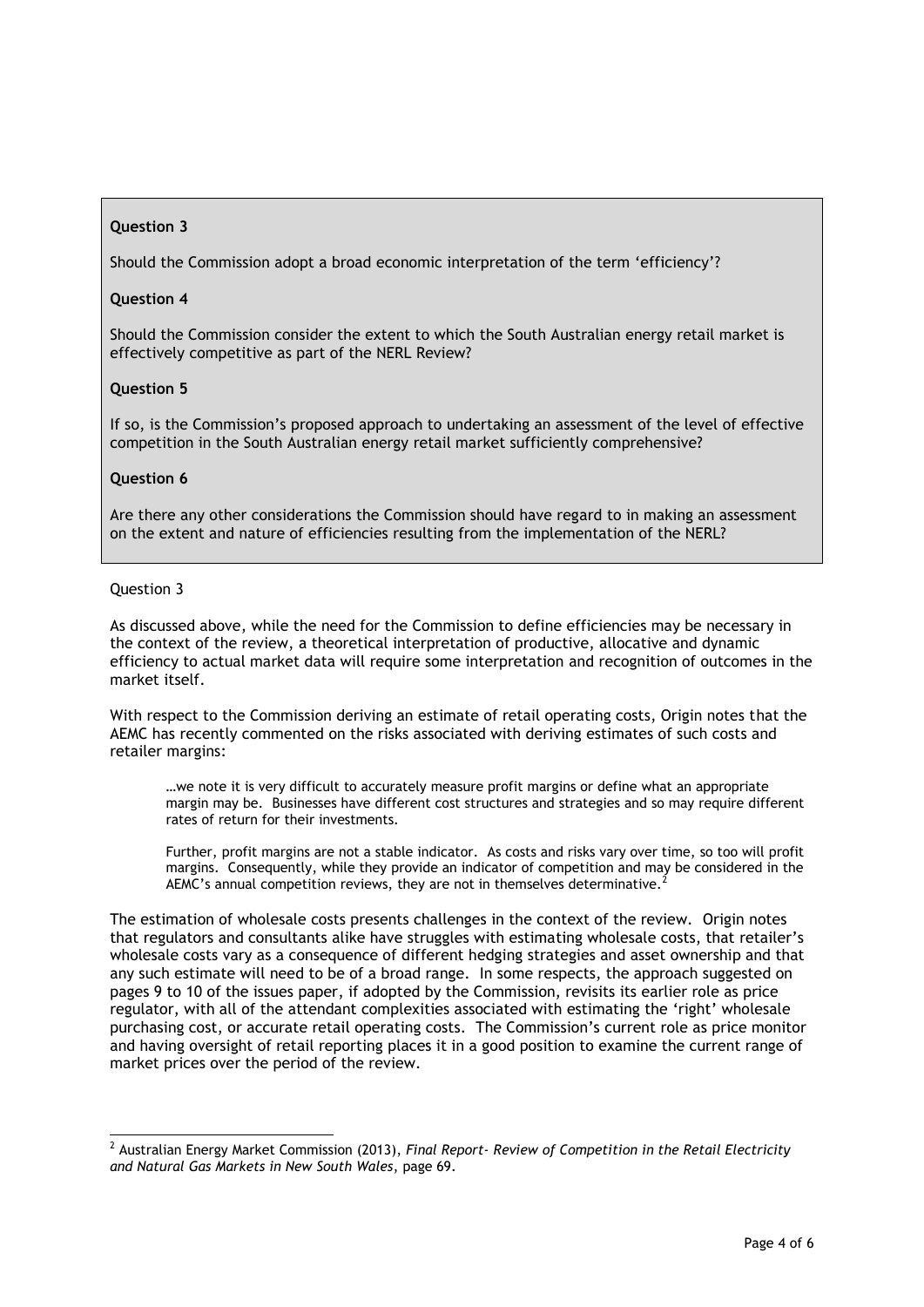Therefore, while Origin does think there is a role to monitor prices and trends as part of the Review, we do not believe an approach involving the decomposition of various retail offers, wholesale purchase costs and operating costs will be a reliable approach to measuring the impact of NECF on South Australian energy consumers.

#### Question 4

Origin understands that the purpose of assessing the effectiveness of competition in the South Australian energy retail market is to determine changes in allocative efficiency. Origin believes that the effectiveness of competition in South Australia has already been established (for gas and electricity) and revisiting this question is likely to confirm earlier analysis by the Commission and the Australian Energy Market Commission (AEMC). The AEMC also point out that duplicative reporting and monitoring should be avoided:

We further note that the AEMC and the AER already have or will have from 2014, a number of NEMwide market monitoring functions. We consider these processes are sufficient and that it would be unnecessarily duplicative to produce a specific market monitoring report...<sup>3</sup>

We recognise the Commission will need to gather information over the course of the review, but would seek that to the extent possible, existing reporting processes not be duplicated.

#### Question 5

If the assessment deemed necessary, Origin believes use of indicators previously used by the Commission would be appropriate to ensure reporting is limited to that data actually required to inform the analysis. Aligning these closely with other reporting processes (e.g. to the AER) would reduce the cost of undertaking the Review.

#### Section 2.3- Review of pricing outcomes

### **Question 7**

Are there any other considerations the Commission should have regard to in relation to incorporating pricing evidence for the review?

Origin supports price monitoring as part of the Review process. However, we do not believe that this requires the collection of data on all closed (but still active) offers over what is a relatively long period allocated for the Review, due to the complexity involved and the diminishing returns such an exhaustive approach will yield. The reporting of offers active and available from 2014 onward would be a more administratively simply approach. Furthermore, as the Commission knows, much of this data is currently available on the *Energy Made Easy* website.

The Commission states on page 13 of the issues paper that stickiness could be the result of perceptions of high transactions costs to churn. This could be addressed by "making more (or better) information available and/or reduce any barriers to transfer". While Origin acknowledges there is always more that can be done, we note that existing tools (such as *Energy Made Easy*) assist customers in assessing their circumstances and offers available, as well as recent improvements made by retailers including informing customers of the end of any benefit period that may apply to their market offer. In addition, where technology permits, Origin has invested heavily in online

l <sup>3</sup> AEMC (2013), *op. cit.*, pages 66-67.